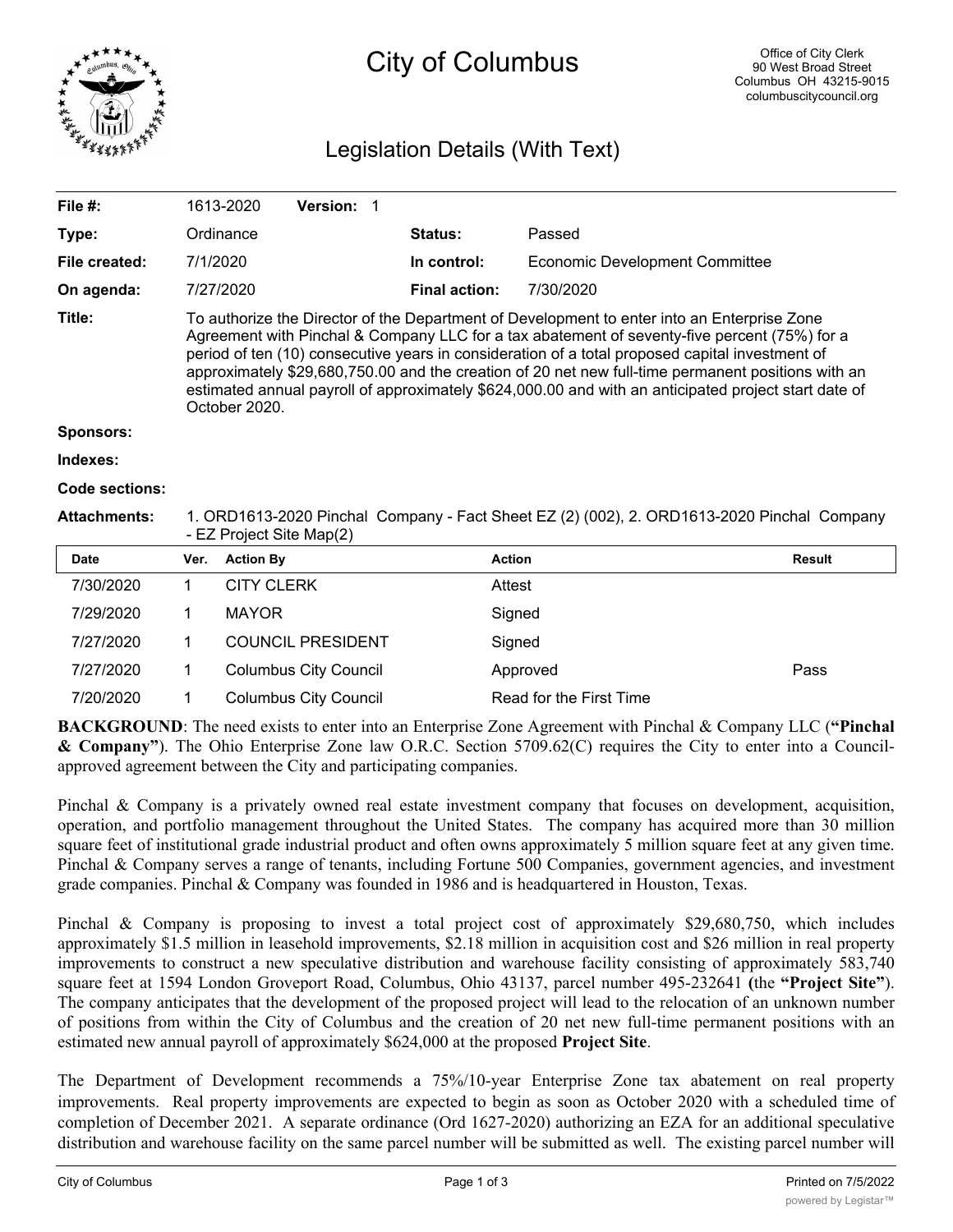be split into two or three separate parcels at a future date. Furthermore, the project figures and numbers are the same for each project.

The Columbus City School District has been advised of this project. This legislation is presented as 30-day legislation.

### **FISCAL IMPACT**:

No Funding is required for this legislation.

To authorize the Director of the Department of Development to enter into an Enterprise Zone Agreement with Pinchal & Company LLC for a tax abatement of seventy-five percent (75%) for a period of ten (10) consecutive years in consideration of a total proposed capital investment of approximately \$29,680,750.00 and the creation of 20 net new fulltime permanent positions with an estimated annual payroll of approximately \$624,000.00 and with an anticipated project start date of October 2020.

**WHEREAS,** the Columbus City Council authorized the designation of the Central Enterprise Zone by legislation, Ordinance Number 779-85, dated April 22, 1985; and subsequently amended the Zone by Ordinance Nos. 2722-85 in 1986; 2080-89 in 1989; 1949-92, 2690-92 and 2249-92 in 1992; 1079-94 and 1228-94 in 1994; 2196-95 and 2817-95 in 1995; 0533-99 in 1999; 1785-00 in 2000; 1464-02 in 2002; 0225-03 in 2003; and 0032-2012 in 2012; and

**WHEREAS,** the Director of the Development Department of the State of Ohio determined that the Columbus Enterprise Zone as amended by the aforementioned Ordinances continued to contain the characteristics set forth in Section 5709.61 (A) of the Ohio Revised and recertified said Zone in 1986, December 20, 1989, September 28, 1992, October 22, 1992, December 17, 1992, May 31, 1994, June 24, 1994, June 16, 1995, October 5, 1995, December 19, 1995, April 1, 1999, September 25, 2000, January 27, 2003, August 19, 2003 and most recently on April 3, 2012 as an "urban jobs and enterprise zone" under Chapter 5709 of the Ohio Revised Code; and

**WHEREAS,** Pinchal & Company LLC ("Pinchal & Company") is a privately owned real estate investment company that focuses on development, acquisition, operation and portfolio management throughout the United States; and

**WHEREAS**, Pinchal & Company has acquired more than 30 million square feet of institutional grade industrial product and often owns approximately 5 million square feet at any given time; and

**WHEREAS,** the company serves a range of tenants, including Fortune 500 Companies, government agencies, and investment grade companies. Pinchal & Company was founded in 1986 and is headquartered in Houston, Texas; and

**WHEREAS,** Pinchal & Company is proposing to invest a total project cost of approximately \$29,680,750, which includes approximately \$1.5 million in leasehold improvements \$2.18 million in acquisition cost and approximately \$26 million in real property improvements to construct a speculative distribution and warehouse facility consisting of approximately 583,740 sq. ft. at 1594 London Groveport Road, Columbus, Ohio 43137, parcel number 495-232641 (the **"Project Site"**); and

**WHEREAS,** Pinchal & Company anticipates that the development of the aforementioned project will lead to the relocation of an unknown number of positions from within the City of Columbus and the creation of 20 net new full-time permanent positions with an estimated new annual payroll of approximately \$624,000 at the proposed **Project Site**; and

**WHEREAS**, the City is encouraging this project because of plans to construct a new distribution and office warehouse facility in the Southeast corridor of the City; and

**WHEREAS**, the City desires to increase employment opportunities and encourage the creation of new jobs in the City in order to improve the overall economic climate of the City and its citizens; and

**WHEREAS**, the City desires to enter in such a binding formal agreement to foster economic growth for the preservation